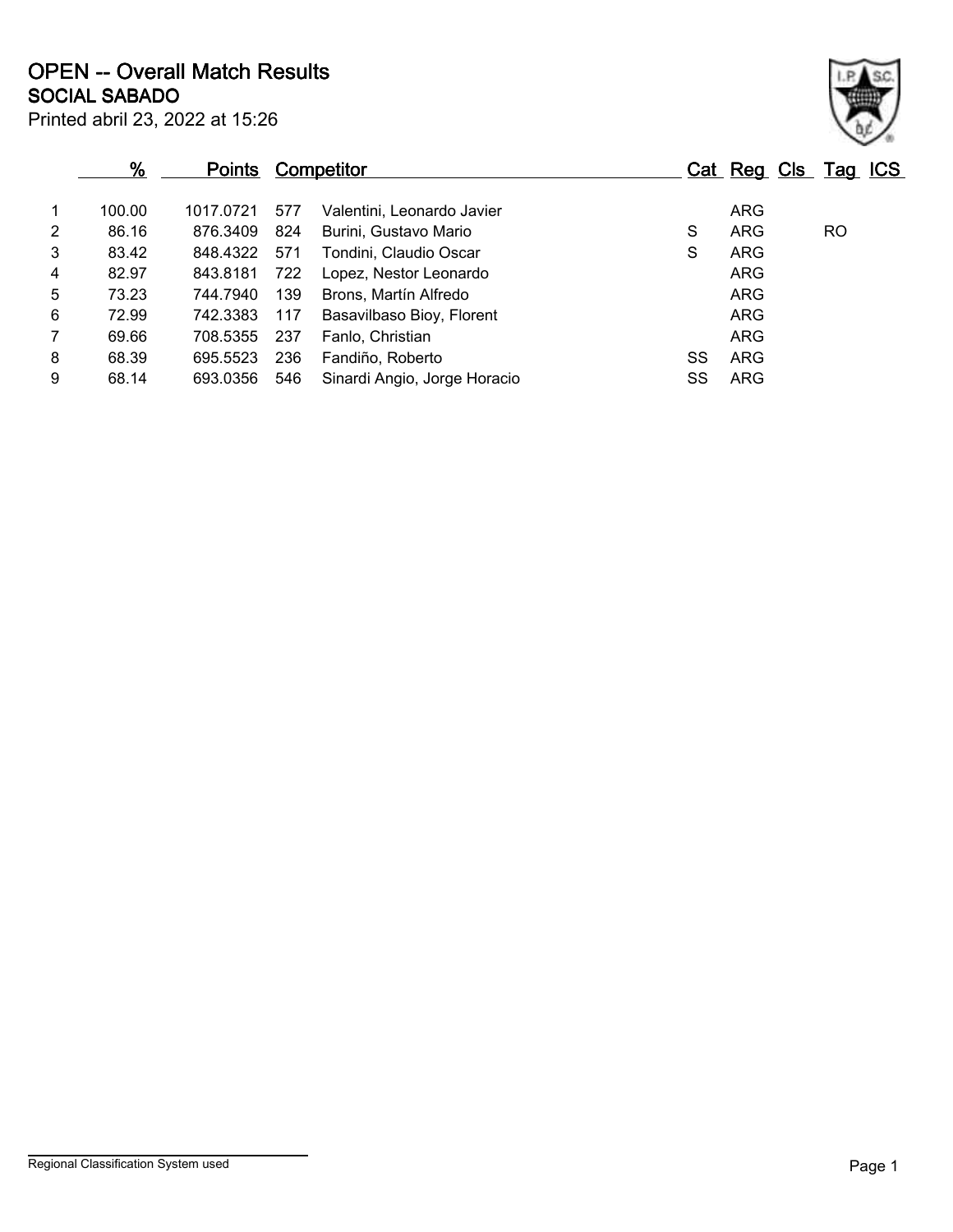**SOCIAL SABADO PRODUCTION -- Overall Match Results**



|        | <u>%</u> | <u>Points Competitor</u> |            |                                |               | <u>Cat Reg Cls Tag ICS</u> |            |  |
|--------|----------|--------------------------|------------|--------------------------------|---------------|----------------------------|------------|--|
|        | 100.00   | 971.4387                 |            |                                |               | <b>ARG</b>                 |            |  |
| 1<br>2 | 99.16    | 963.3151                 | 618<br>470 | Romitelli, Germán              |               | <b>ARG</b>                 |            |  |
|        | 90.63    |                          | 712        | Quindi Vallerga, Gaston        | J             | <b>ARG</b>                 |            |  |
| 3      |          | 880.3823                 |            | Duran, Juan Pablo              |               | <b>ARG</b>                 |            |  |
| 4      | 86.04    | 835.8095                 | 979        | Serrano, Fernando              |               |                            |            |  |
| 5      | 83.10    | 807.2517                 | 419        | Obertello, Daniel Héctor       | S             | <b>ARG</b>                 |            |  |
| 6      | 82.78    | 804.1718                 | 134        | Borges, Walter Santiago        | $\mathsf S$   | <b>ARG</b>                 |            |  |
| 7      | 81.34    | 790.1990                 | 1086       | Lojo, Luciana Trinida          | Г             | <b>ARG</b>                 |            |  |
| 8      | 81.17    | 788.5465                 | 538        | Seifert, Sebastián Ariel       |               | <b>ARG</b>                 | <b>RO</b>  |  |
| 9      | 77.22    | 750.1342                 | 228        | Durán, Claudio Daniel          | ${\mathsf S}$ | <b>ARG</b>                 |            |  |
| 10     | 77.13    | 749.3056                 | 875        | Manes, Matias                  | J             | <b>ARG</b>                 |            |  |
| 11     | 75.68    | 735.1923                 | 598        | Zancaner, Federico             |               | <b>ARG</b>                 |            |  |
| 12     | 74.04    | 719.2203                 | 107        | Baigorria, Omar Horacio        | S             | <b>ARG</b>                 | <b>RO</b>  |  |
| 13     | 72.92    | 708.3299                 | 442        | Palomba, Esteban David         |               | <b>ARG</b>                 |            |  |
| 14     | 72.03    | 699.6851                 | 172        | Ces, Christian Danie           |               | <b>ARG</b>                 | <b>RO</b>  |  |
| 15     | 71.75    | 697.0172                 | 1054       | Cavia, Miguel                  | S             | <b>ARG</b>                 |            |  |
| 16     | 70.75    | 687.2518                 | 517        | Salamone, Mauricio Damian      |               | <b>ARG</b>                 | <b>RO</b>  |  |
| 17     | 66.19    | 643.0402                 | 355        | López, Jorge Alberto           | $\mathbf S$   | <b>ARG</b>                 |            |  |
| 18     | 64.05    | 622.1620                 | 116        | Barrios, Martin                |               | <b>ARG</b>                 | <b>RO</b>  |  |
| 19     | 64.01    | 621.7849                 | 1196       | Ramirez, Fernando Gabrie       |               | <b>ARG</b>                 |            |  |
| 20     | 63.77    | 619.4517                 | 1174       | Jordan, Hugo                   | S             | <b>ARG</b>                 | <b>RO</b>  |  |
| 21     | 62.71    | 609.1963                 | 346        | Lobasso, Diego Damian          |               | <b>ARG</b>                 |            |  |
| 22     | 61.71    | 599.4428                 | 303        | Guerra, César Alejandro        | S             | <b>ARG</b>                 |            |  |
| 23     | 61.65    | 598.9239                 | 477        | Ramos, Daniel Omar             | S             | <b>ARG</b>                 |            |  |
| 24     | 60.99    | 592.4949                 | 231        | Espiñeira, Miguel Ángel        |               | <b>ARG</b>                 | <b>RO</b>  |  |
| 25     | 60.78    | 590.4784                 | 274        | Geremias, Gustavo Omar         | SS            | <b>ARG</b>                 |            |  |
| 26     | 58.85    | 571.7317                 | 1742       | Valcarcel, Carlos              |               | <b>ARG</b>                 | <b>CUR</b> |  |
| 27     | 58.58    | 569.1160                 | 493        | Ritta, Javier Fernando         | S             | <b>ARG</b>                 |            |  |
| 28     | 57.53    | 558.8437                 | 1303       | Tejerina, Eduardo Martin       |               | <b>ARG</b>                 |            |  |
| 29     | 57.40    | 557.6104                 | 449        | Pato, Pablo Julián             |               | <b>ARG</b>                 |            |  |
| 30     | 55.41    | 538.3154                 | 165        | Castro, Mariano Oscar          |               | <b>ARG</b>                 |            |  |
| 31     | 55.08    | 535.0895                 |            | 1185 Kwon, Ki Hwan             |               | <b>ARG</b>                 |            |  |
| 32     | 54.72    | 531.5976                 |            | 1552 Tarducci, Rodrigo Ezequie |               | <b>ARG</b>                 |            |  |
| 33     | 53.96    | 524.1897                 | 1585       | Hay Chaia, Matias              |               | <b>ARG</b>                 |            |  |
| 34     | 53.95    | 524.1063                 | 499        | Rodolfi, Walter                | S             | <b>ARG</b>                 |            |  |
| 35     | 52.87    | 513.5846                 | 1227       | Raffo, Martin Alberto          |               | <b>ARG</b>                 |            |  |
| 36     | 52.66    | 511.5138                 | 114        | Bareiro, Andrea Celeste        | L             | <b>ARG</b>                 |            |  |
| 37     | 51.61    | 501.3203                 | 699        | Heusinger, Carlos Valentin     |               | <b>ARG</b>                 | <b>RO</b>  |  |
| 38     | 51.57    | 500.9509                 | 626        | Castia, Paola Alejandra        | L             | <b>ARG</b>                 |            |  |
| 39     | 50.57    | 491.2671                 | 67         | Achille, Alejandro Manue       | S             | <b>ARG</b>                 |            |  |
| 40     | 50.18    | 487.4709                 | 196        | Correa, Leonardo Gilber        |               | <b>ARG</b>                 |            |  |
| 41     | 49.94    | 485.1836                 | 1651       | Correa, Joaquin                | SJ            | <b>ARG</b>                 |            |  |
| 42     | 49.81    | 483.8446                 | 105        | Bacarini, Arnaldo Cesár        | SS            | <b>ARG</b>                 |            |  |
| 43     | 48.10    | 467.2690                 | 1515       | Iannotta, Ezequiel David       |               | <b>ARG</b>                 | <b>NOV</b> |  |
| 44     | 45.52    | 442.2078                 | 33         | Fink, Claudia                  | L             | <b>ARG</b>                 |            |  |
| 45     | 45.18    | 438.8799                 | 1218       | Aguero, Nelson Damian          |               | <b>ARG</b>                 | <b>CUR</b> |  |

Regional Classification System used **Page 1**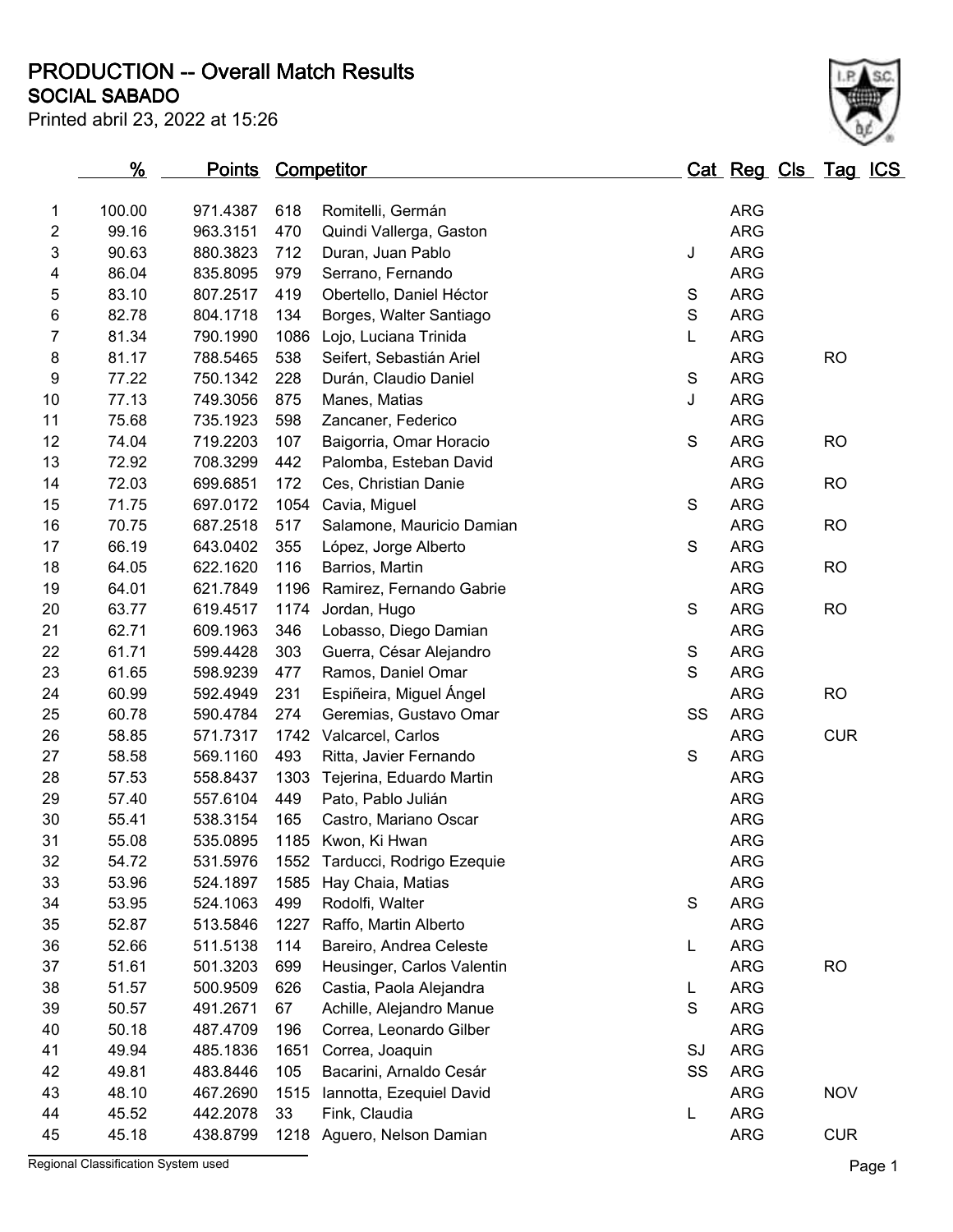**SOCIAL SABADO PRODUCTION -- Overall Match Results**

| Printed abril 23, 2022 at 15:26 |  |
|---------------------------------|--|
|---------------------------------|--|

|    | %     | <b>Points</b> |      | Competitor                  |   |    | Cat Reg Cls Tag ICS |            |  |
|----|-------|---------------|------|-----------------------------|---|----|---------------------|------------|--|
| 46 | 44.26 | 429.9485      | 619  | Fiorese, Daniel Pedro       |   | SS | ARG                 | <b>RO</b>  |  |
| 47 | 43.92 | 426.6382      | 498  | Rodolfi, Luciano            |   | SS | ARG                 |            |  |
| 48 | 42.41 | 411.9479      | 1530 | Garcia, Xoan                |   |    | <b>ARG</b>          |            |  |
| 49 | 41.05 | 398.7367      |      | 1578 Tessitore, Sebastian   |   |    | <b>ARG</b>          |            |  |
| 50 | 39.86 | 387.2507      |      | 1282 Laneve, Dante Miguel   |   | SS | <b>ARG</b>          |            |  |
| 51 | 39.43 | 383.0740      |      | 1792 Monzon, Gustavo Javier | S |    | <b>ARG</b>          | <b>CUR</b> |  |
| 52 | 39.35 | 382.2297      | 1531 | Molina, Christian           |   |    | <b>ARG</b>          |            |  |
| 53 | 32.34 | 314.1789      |      | 1683 Quan, Yongxue          | S |    | ARG                 | <b>CUR</b> |  |
| 54 | 31.21 | 303.1864      | 1551 | Grillo, Sergio              |   |    | ARG                 | <b>CUR</b> |  |
| 55 | 30.10 | 292.4162      | 1197 | Carucci, Vicente            | S |    | <b>ARG</b>          | <b>CUR</b> |  |
| 56 | 29.02 | 281.8702      | 366  | Magnavacca, Eduardo Horacio |   | SS | <b>ARG</b>          |            |  |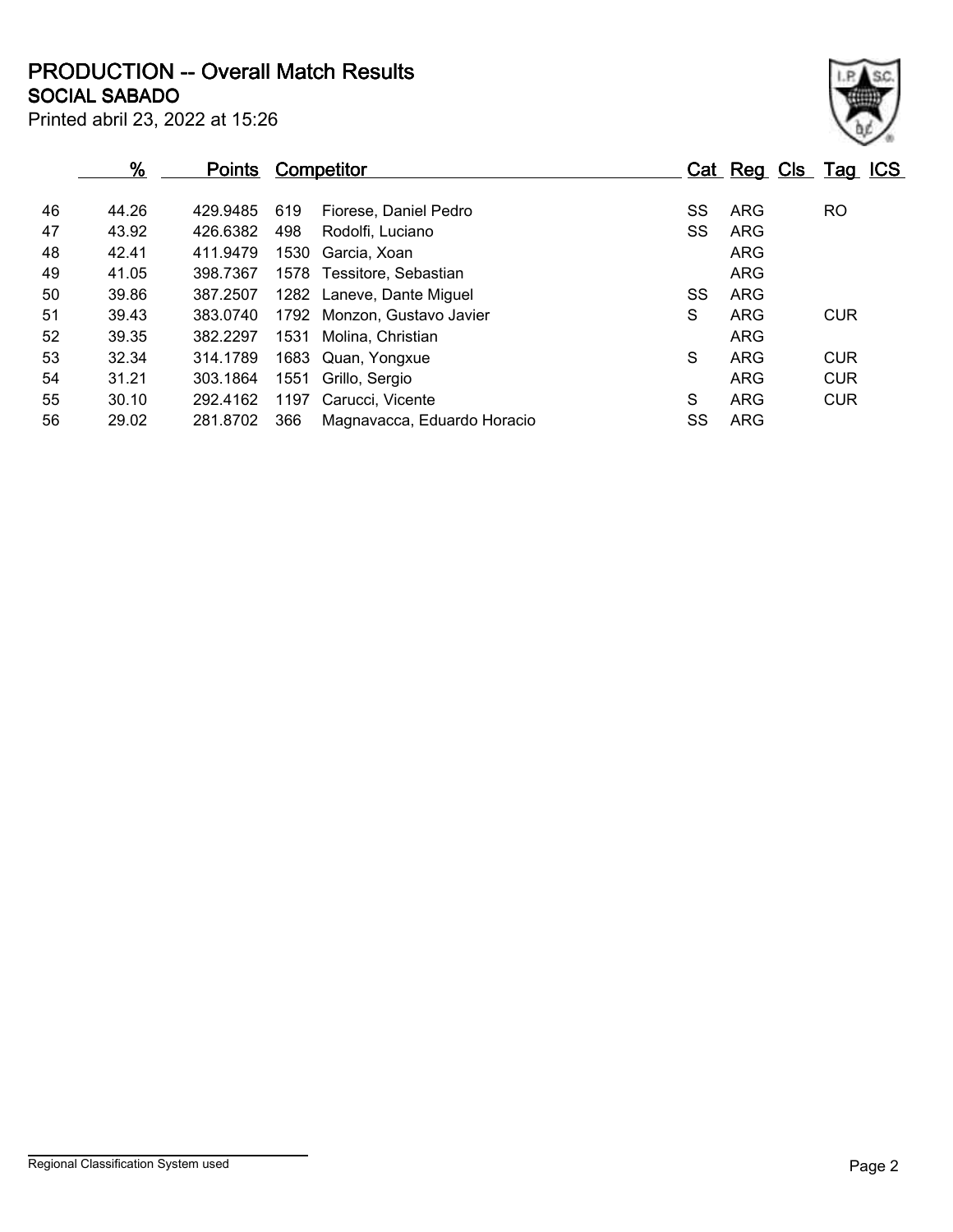## **SOCIAL SABADO PRODUCTION OPTICS -- Overall Match Results**

Printed abril 23, 2022 at 15:26



|                | <u>%</u> | <u>Points</u> |      | <b>Competitor</b>              |   | <u>Cat Reg Cls Tag ICS</u> |           |  |
|----------------|----------|---------------|------|--------------------------------|---|----------------------------|-----------|--|
| 1              | 100.00   | 912.5416      | 468  | Prieto, Marcelo Germán         |   | <b>ARG</b>                 |           |  |
| $\overline{2}$ | 97.32    | 888.0994      | 232  | Espinha Patricio, Diego Gaston |   | <b>ARG</b>                 |           |  |
| 3              | 95.13    | 868.1179      | 38   | Zoppi, Daniel                  | S | <b>ARG</b>                 |           |  |
| 4              | 94.94    | 866.3543      | 221  | Digilio, Alexis Damian         |   | <b>ARG</b>                 |           |  |
| 5              | 93.79    | 855.8776      | 471  | Quintana, Edgardo Ángel        | S | <b>ARG</b>                 | <b>RO</b> |  |
|                |          |               |      |                                |   |                            |           |  |
| 6              | 91.93    | 838.8993      | 261  | Garbero, Luciano               |   | <b>ARG</b>                 |           |  |
| 7              | 91.59    | 835.8236      | 333  | Lanzilotta, Julio Dario        |   | <b>ARG</b>                 |           |  |
| 8              | 87.87    | 801.8958      | 34   | Lojo, Jose Antonio             |   | <b>ARG</b>                 | <b>RO</b> |  |
| 9              | 84.90    | 774.7920      | 322  | Judez Rivas, Juan Cruz         |   | <b>ARG</b>                 | <b>RO</b> |  |
| 10             | 82.97    | 757.1157      | 568  | Testa, Diego Enrique           | L | <b>ARG</b>                 |           |  |
| 11             | 82.55    | 753.3234      | 560  | Stankiewitsch, Nicolás Adrián  |   | <b>ARG</b>                 |           |  |
| 12             | 77.37    | 706.0414      | 46   | Perez, Damian A.               |   | <b>ARG</b>                 |           |  |
| 13             | 76.53    | 698.3630      | 354  | Lopez, Claudio                 | S | <b>ARG</b>                 |           |  |
| 14             | 74.30    | 678.0443      | 299  | Grimberg, Sergio Daniel        |   | <b>ARG</b>                 | <b>RO</b> |  |
| 15             | 67.01    | 611.5063      | 1376 | Noceti, Miguel Angel           |   | <b>ARG</b>                 |           |  |
| 16             | 65.34    | 596.2953      | 1399 | Ameghino, Javier               | S | <b>ARG</b>                 |           |  |
| 17             | 65.08    | 593.9267      | 314  | Isersky, Christian Jaime       |   | <b>ARG</b>                 |           |  |
| 18             | 64.89    | 592.1557      | 1248 | Ortiz, Facundo Maximil         |   | <b>ARG</b>                 |           |  |
| 19             | 64.67    | 590.1564      | 957  | Ortelli, Martín                | S | <b>ARG</b>                 |           |  |
| 20             | 63.94    | 583.4496      | 371  | Manes, Rodolfo Gabriel         | S | <b>ARG</b>                 |           |  |
| 21             | 42.70    | 389.6806      | 137  | Bragadini, Hector Alberto      |   | <b>ARG</b>                 |           |  |